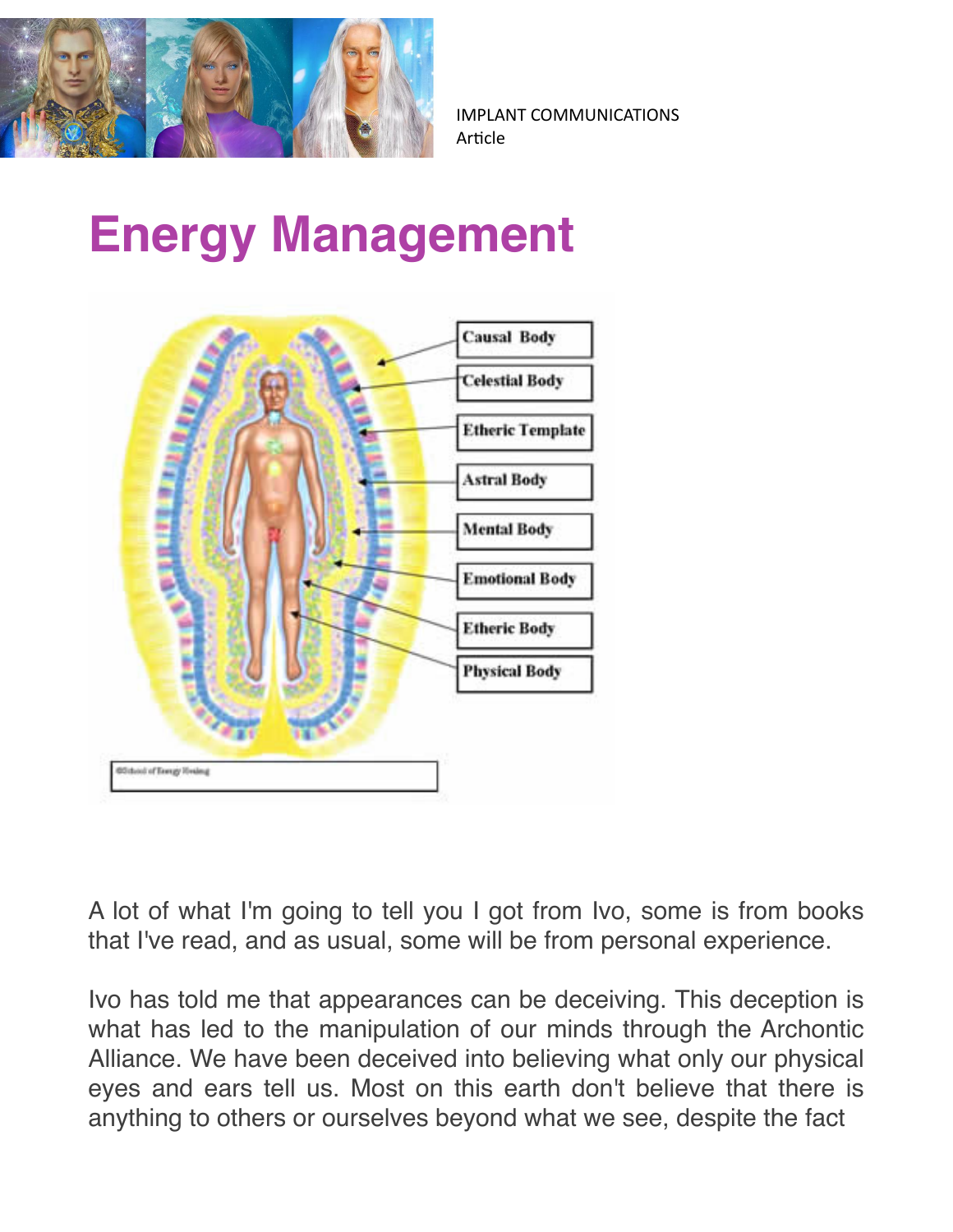

that our eyes only perceive a small band on the light spectrum. And most of us grew up believing that this was the basis of life and interaction with all others.

Imagine the day he told me, "First and foremost, you are an energy being." It's true. I am even starting to see part of that energy field that I am, that surrounds the physical body I have always perceived myself to be until Ivo corrected me. It took a while to get it through my head, to start to change my thinking to accommodate this truth, but I have.

Our physical bodies, in fact, are energy as well. Everything is. But these bodies are slowed down to the point that we perceive them to be solid but anyone whose eyes were still open in grade 6 science class will remember the lessons on kinetics – that all atoms vibrate. And if they vibrate, how can we be solid? We're not. Even our physical bodies are vibrating energy.

Our physical bodies are part of, well, what I like to compare to nested dolls. There's one inside the one that's inside the one that's inside the one, each layer having a higher frequency than the next, the physical body being the lowest frequency. Our 3d light bodies have 7 layers, all of varying vibration (frequency). Each layer corresponds to a chakra which is an energy "portal" that corresponds to a gland in the endocrine system. These glands are the "attachment points" between the physical and non-physical light bodies. Everyone knows of the pineal gland, the little pea-sized pinecone shaped gland buried deep in the brain. It is the "attachment point" for the third eye or 6th chakra which rests between the eyebrows. The crown chakra corresponds to the pituitary gland in the brain. And so on.... thyroid is throat chakra, thymus is heart and so on. For more info, please read this article.

<https://www.timothypope.co.uk/chakras-endocrine-system/>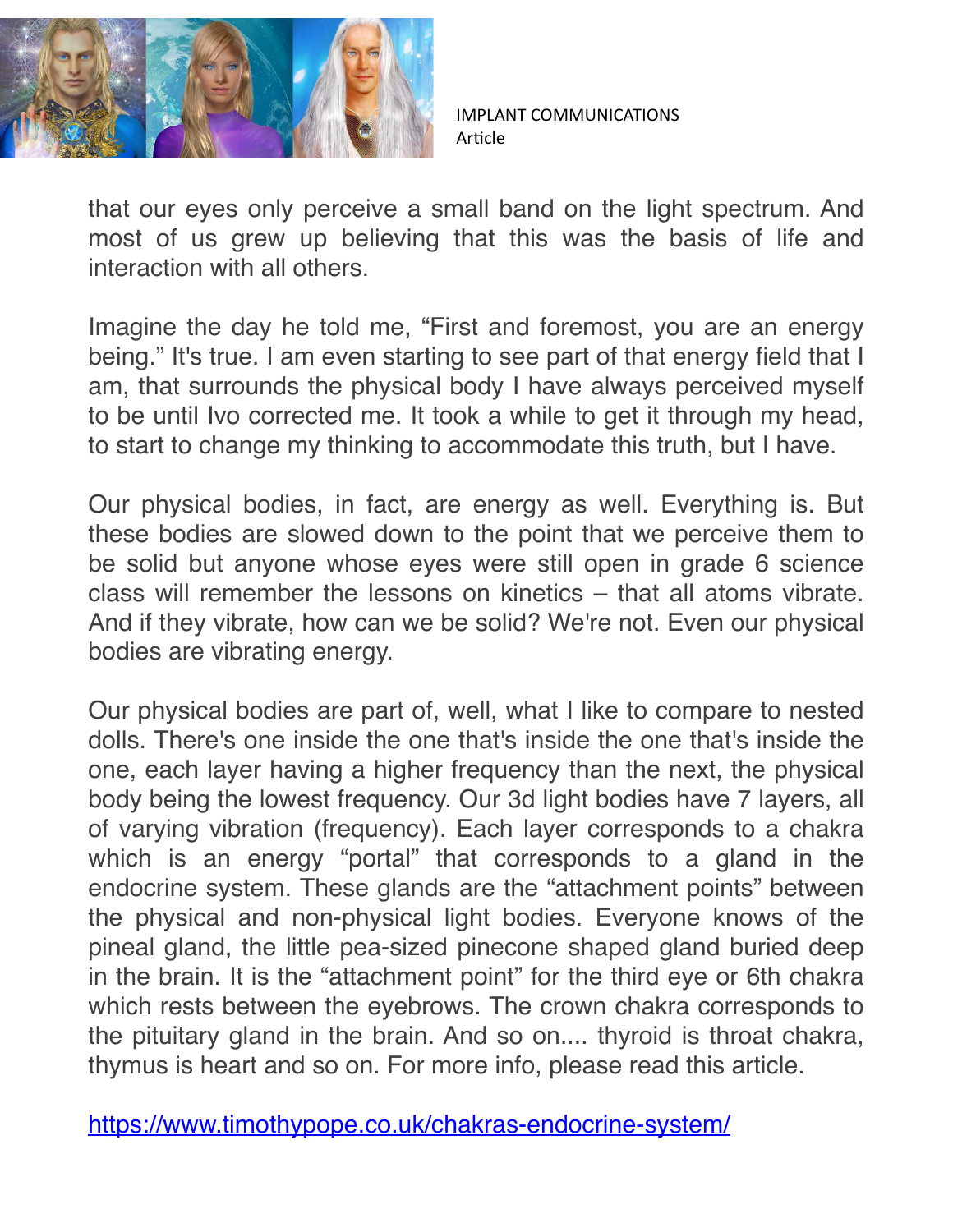

So once I learned this fact and began to ponder how this should change the way I view life, I realized it changes EVERYTHING. I realized I was onto something that could, when I worked it, change the way I related to, looked at, and dealt with life. Because of course, I had only been dealing with life from a physical perspective.

## ENERGY BODIES

Some basic facts about these energy bodies then. Our energy bodies interrelate. Yes, they can attach to each other by way of energetic cords. ANY transaction with another will create a cord. Empaths are particularly careful about cord cutting, breaking the attachment they have created to other beings, so as not to lose their precious life energy to others.

And herein lies the whole can of worms – human interaction is created with these cords. This little energy cord between new acquaintances, or the thicker energy cords created between mother and child, man and wife, or friends, facilitate the energy exchanges between us.

In extraterrestrial worlds, such as Ivo's, all beings are basically balanced; loving, caring high vibrational human beings who freely exchange their energy with others of the same frequency. Their worlds are balanced and harmonious, because they, the "parts" of their system are all balanced and harmonious. So they relate easily to one another.

They understand Universal Law and live by it. The universal Law of Oneness says that all are one. The ETs understand that all are interconnected so they are in fact, one. And they live their lives on that basis. Different from us, they are service to others, not service to self. To care for another is to care for yourself because they are all connected.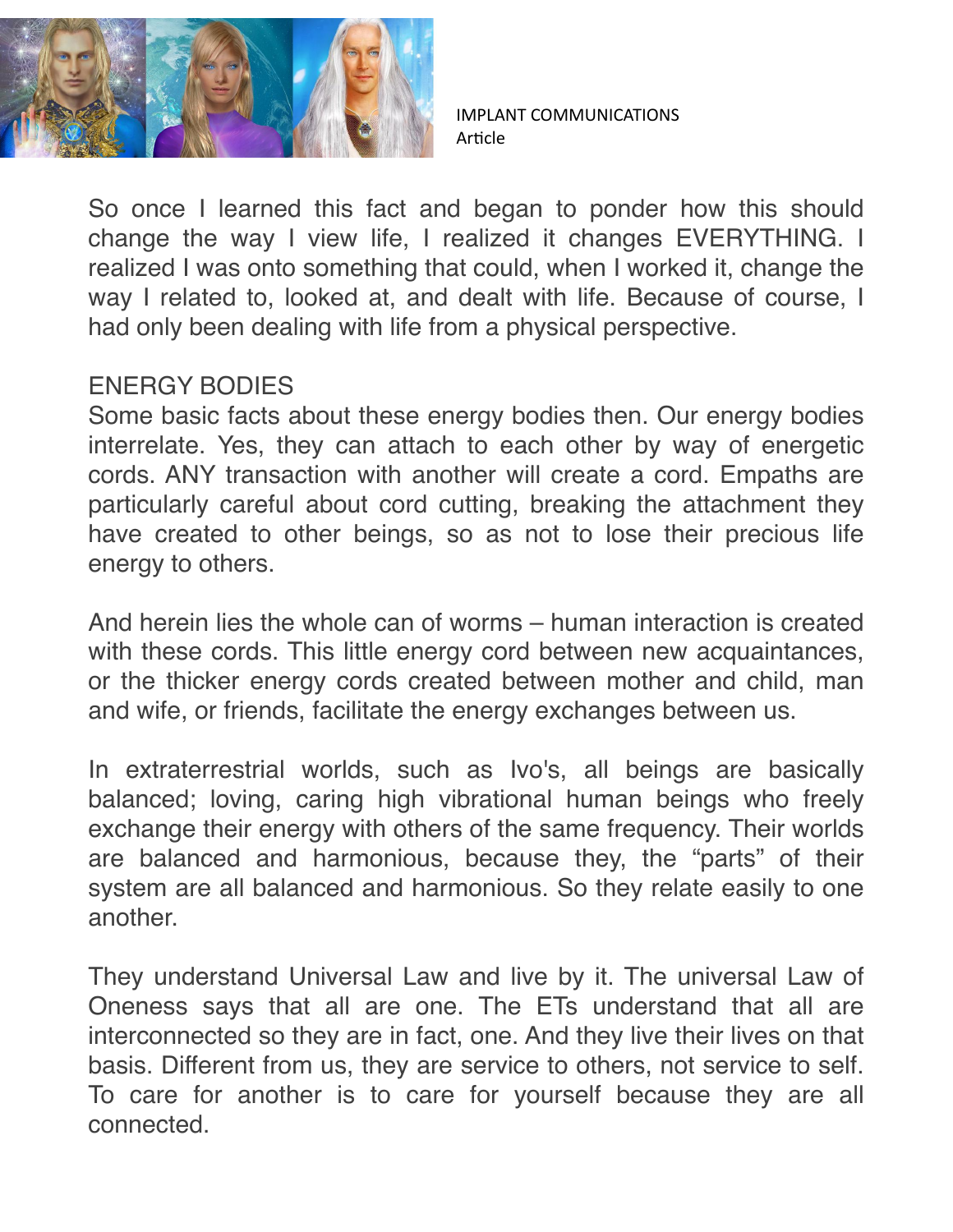

Then there's earth. So, what of earth?

That's not the case here. Which is part of our problem. There are some that are of high frequency and some of low frequency and some of every imaginable frequency in between. There's a range here; not everyone is on the same page, so to speak.

As an energy being, your frequency (your vibrational level – I tend to use both expressions interchangeably) responds to your intentions. If you're a nasty person, always looking to take advantage of others, lying to them and trying to manipulate others out of whatever they have that you want, and this could just be high energy as well, your frequency will be lower as a result of this. If you're a nice person, who's cheerful and likes to help out others, caring and genuinely virtuous, you will have a higher vibrational level than the manipulator. Well, most of the time....

Sound confusing? Maybe. BUT we have this excellent system of determining where our vibrational level is at at any time! It's called our emotions. Our emotions will tell us where we are on the vibrational scale, and I will put up an image of a range of frequencies for our emotions.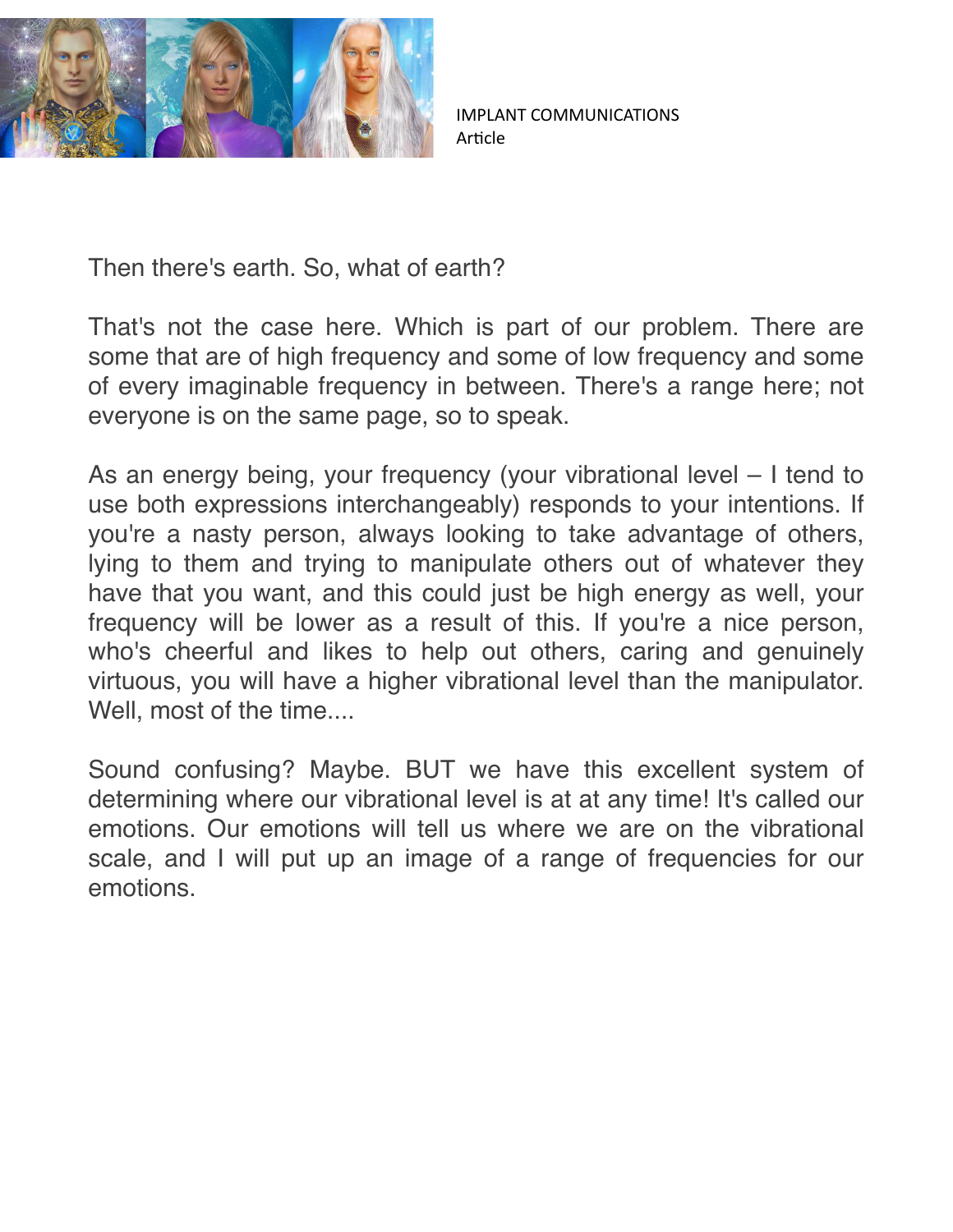

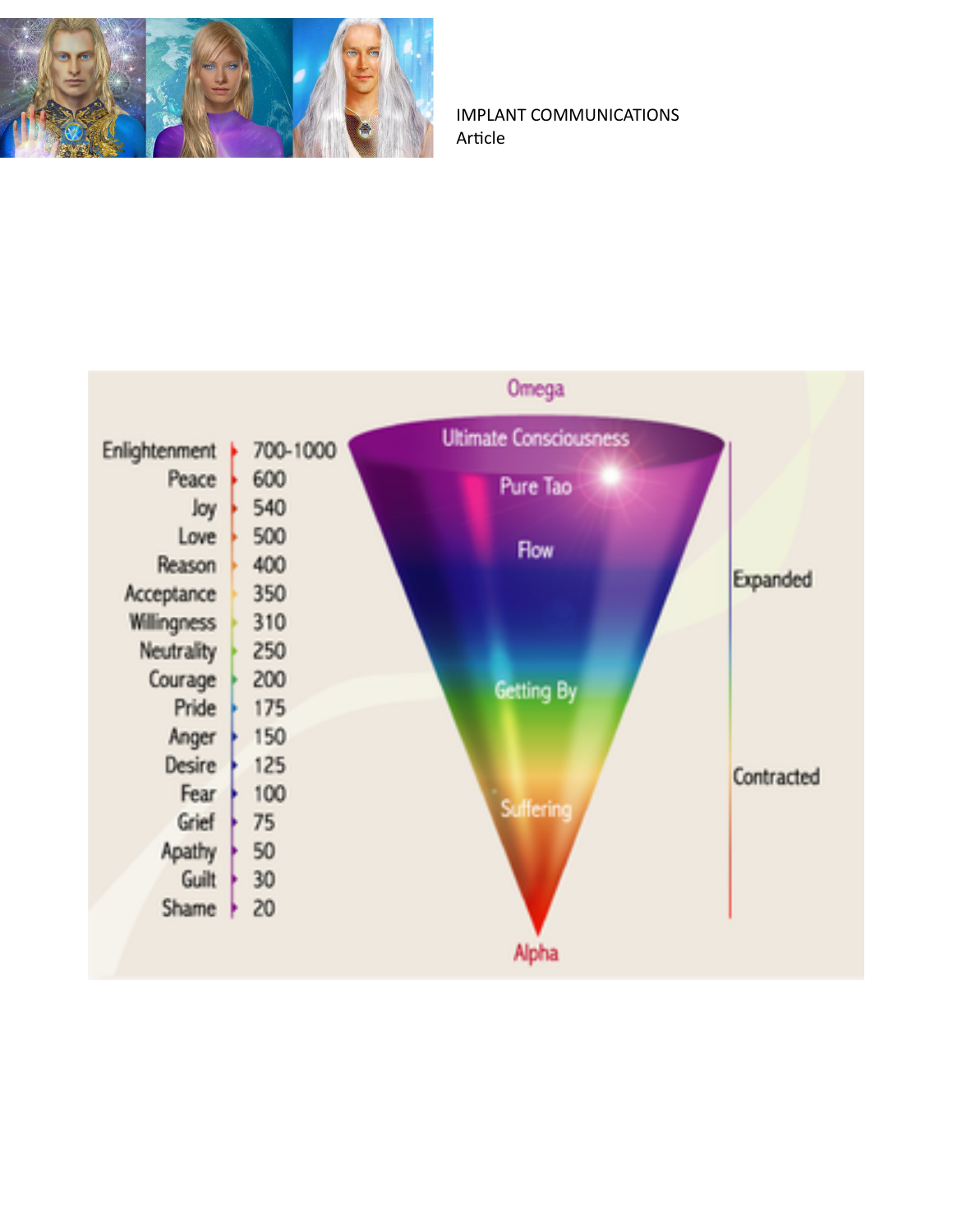

Energetic Cords.



So when we're in a bad mood, maybe angry or depressed, we are in a lower vibrational range. When we're ecstatically happy, we'd be in at a higher vibratory level. Our emotions, our moods, will tell us where our emotional body, which is one layer of our light body, is vibrating at. Presumably we want to be happy so we have to work at getting it to go higher.

Now I said earth has people who display a range of frequencies. We have a range, like the keys on a piano and you can play them to your heart's content.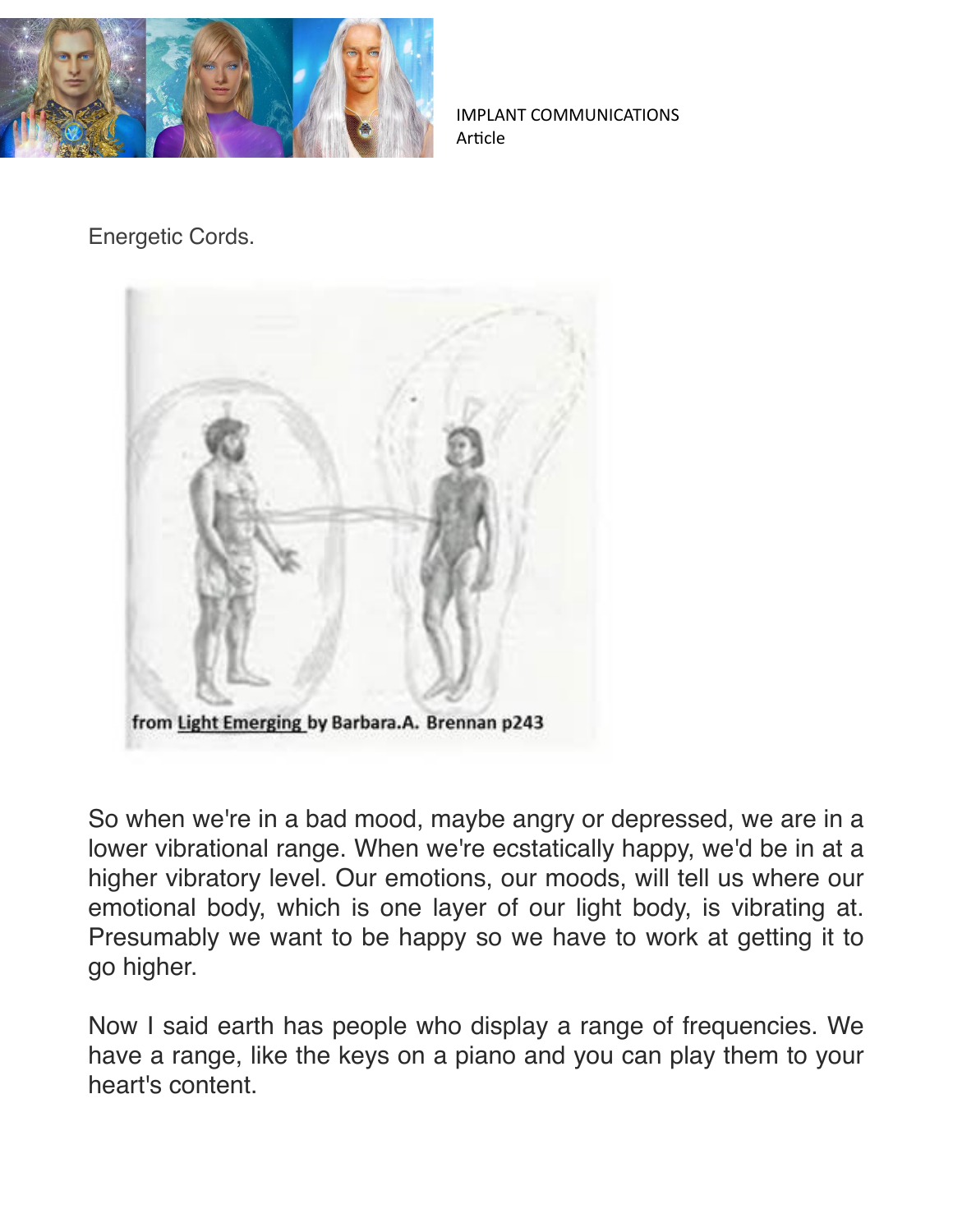

Trouble is, so can others. Yes. If you let them.

Remember those energetic cords that form when we interact with others? Suppose you are in a fabulous mood, feeling great when you arrive in the office Monday morning, but your boss comes in pissed off, and starts to tell you about her lousy weekend where everything went wrong ... she's so glad to be back in the office just to get away from her miserable blah blah blah blah blah. You offer sympathy, hoping she'll stop, but she keeps going on now that she's got your attention, on and on and on about her misery this weekend. You squirm and sweat, trying to think of a way to either stop her or get away from her. You alternate between trying to console her and trying to think of a way to run away from her..... then suddenly, she seems to brighten up and smiles, saying, "I always feel so much better when I talk to you." Then she walks out the door, to go back to her work.

Yeah, she feels better but you're pissed off now, feeling taken advantage of.

You were in a great mood but now you're mad at your boss. Sure she feels great but now you're in the dumps, like she was! Is it just normal for you to be pissed off when people complain? Maybe you'd like to help them instead of getting mad. But why are you angry now? Why do you always react this way? Then you go into self-recrimination, "What is WRONG with me?! Why do I always get mad at people when they have problems?! Why can't I be more caring?! I'm SO not nice!" You want to care for others but you always end up pissed off. Getting them to stop is more important to you than helping them, and you can't figure out why.

Remember those energy cords I mentioned. Yeah, you just interacted with a pissed off woman, created an energy cord between you two, if it wasn't there already, and she just stole a good dose of your high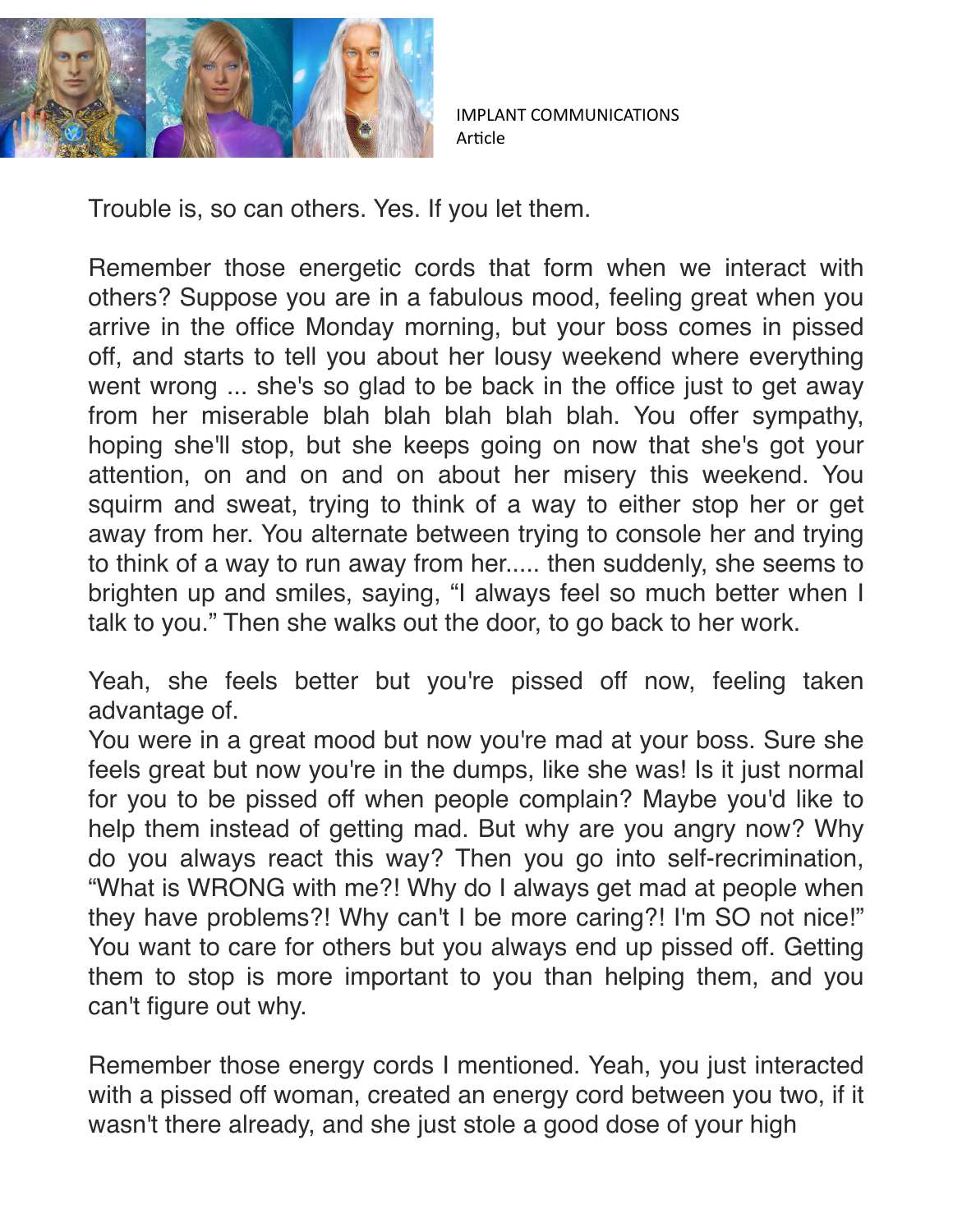

energy, enough to put you in a foul mood. And the reason you always behave this way when people complain is because you always give them your energy when they complain. It's an energy transaction that's very common. I've done this a lot of times and I am that office worker in that picture. Or I was, I should say.

You walk down the hall of your office and oh oh, there's the department head... Mr. Nasty. You hate that guy because he's just like a snake... he smiles at you but you just KNOW, it's just screaming at you that he's as phony as a three dollar bill! You try to avoid interacting with this guy but he sees you coming.....

You're brave and you smile, hoping to get past him but he's blocking the hallway. You have to stop. "Oh hello, Joan." "It's Jane." "Oh, I'm sorry. I'll try to get it right next time." "Thank you." "My, you're looking lovely today. We always like our office women to be attractive for us. You know us men work long days in the office and we don't get to see our wives very much." Oh, great! You think. Wonderful. "Well, have a good day, then Joan. We'll be seeing you later." You feel helpless, powerless and angry.

This one's not so obvious, is it? You're in a bad mood, because first of all you realize you fear talking to this guy. You KNOW with all your heart he's looking you over, stripping off your clothes as he ogles your body, which you now wish was dressed in army fatigues or something equally unattractive. The fact that he won't get your name right, what's up with that? You feel dirty because you can sense his hidden agenda: ogling the office women. He appears to only want to chat, but in fact you know what's going on. He is misusing his power to sexualize you, to demean you and this is an energy exchange as well. He is putting across the idea that he can do this because he pays your salary and if you want to get paid, well, you'd better learn to love it.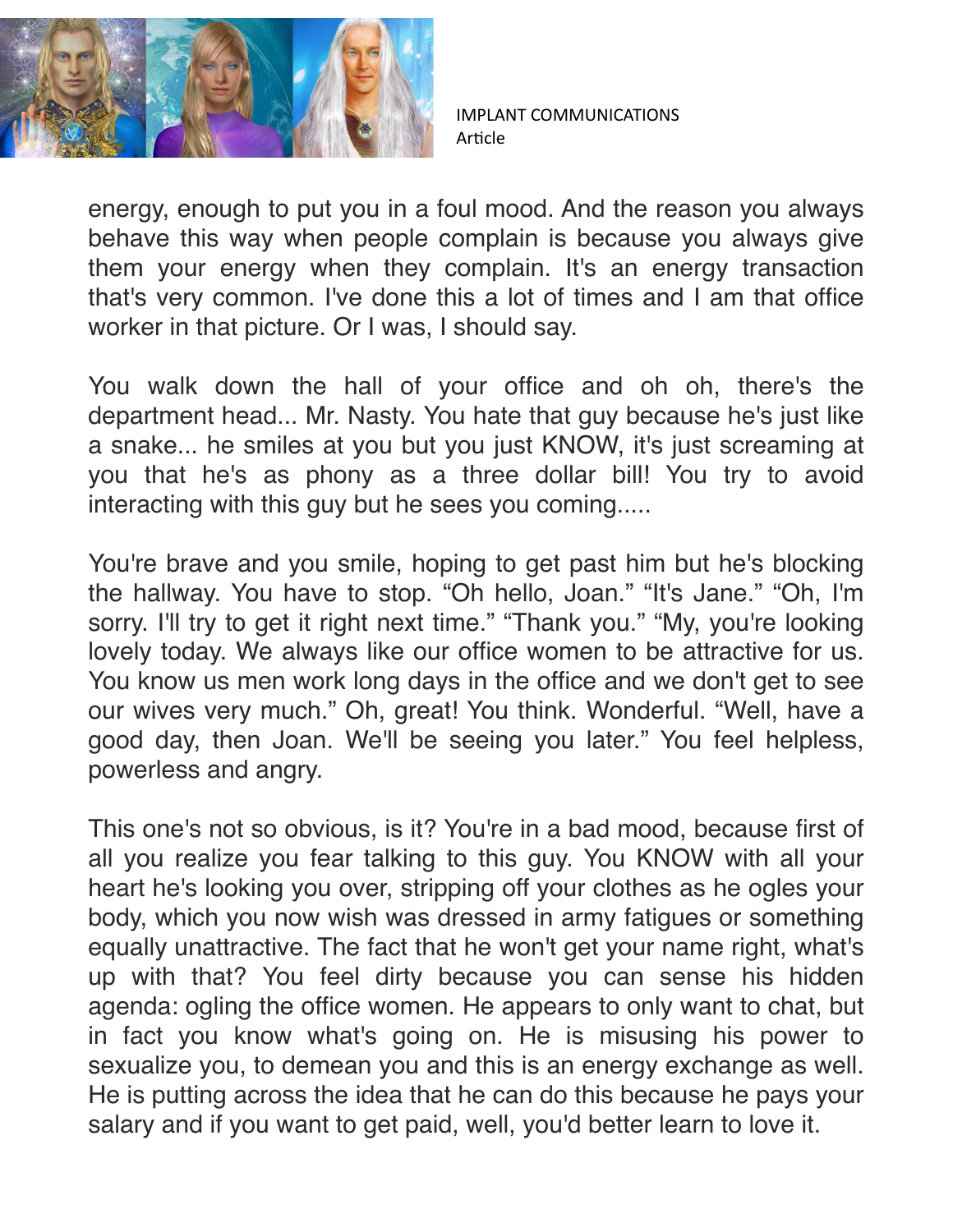

I've been there too.

"Hey, Judy, can I borrow \$20 till payday?" You have \$25 left and payday's on Friday. "Well, uhhh, I don't have much left myself." "Aww c'mon! I need a friend today and I KNOW you're always there for me whenever I need love. C'mon. What's the matter with you today? You're my wingman, you've got my back. I don't have any food for the rest of the week and I need to eat lunch. You don't want me to starve, do you?"Again, you want this person to stop so just to get him to stop, you give in. You now have \$5 till payday and you have to go into your credit to live for the rest of the week. At 18% percent interest, you don't want to use it you've racked up enough on it thanks to this guy's borrowing. And he never pays it back!

Again you go into self-recrimination. "What is WRONG with me? Why do I always do that?! I need money and I give it to him all the time. And he never pays me back! Do I just have 'sucker' stamped across my forehead?"

You just gave in to a manipulator. He not only got your \$20, he got a dose of your self-respect and a good chunk of your positive energy.

You're an energy "leaker." People know they can tap you because you leak energy. People can sense it. So they come to get it. You're nice and they know you won't be able to say no, and you'll cave in to their requests every time.

A firm "No" will stop some of that leaking. Boundaries in relationships, stop leaking energy from the light body. It's your body, it's your life. You have to command it – own it.

"No" is a small but very powerful word. It can stop energy leaking and